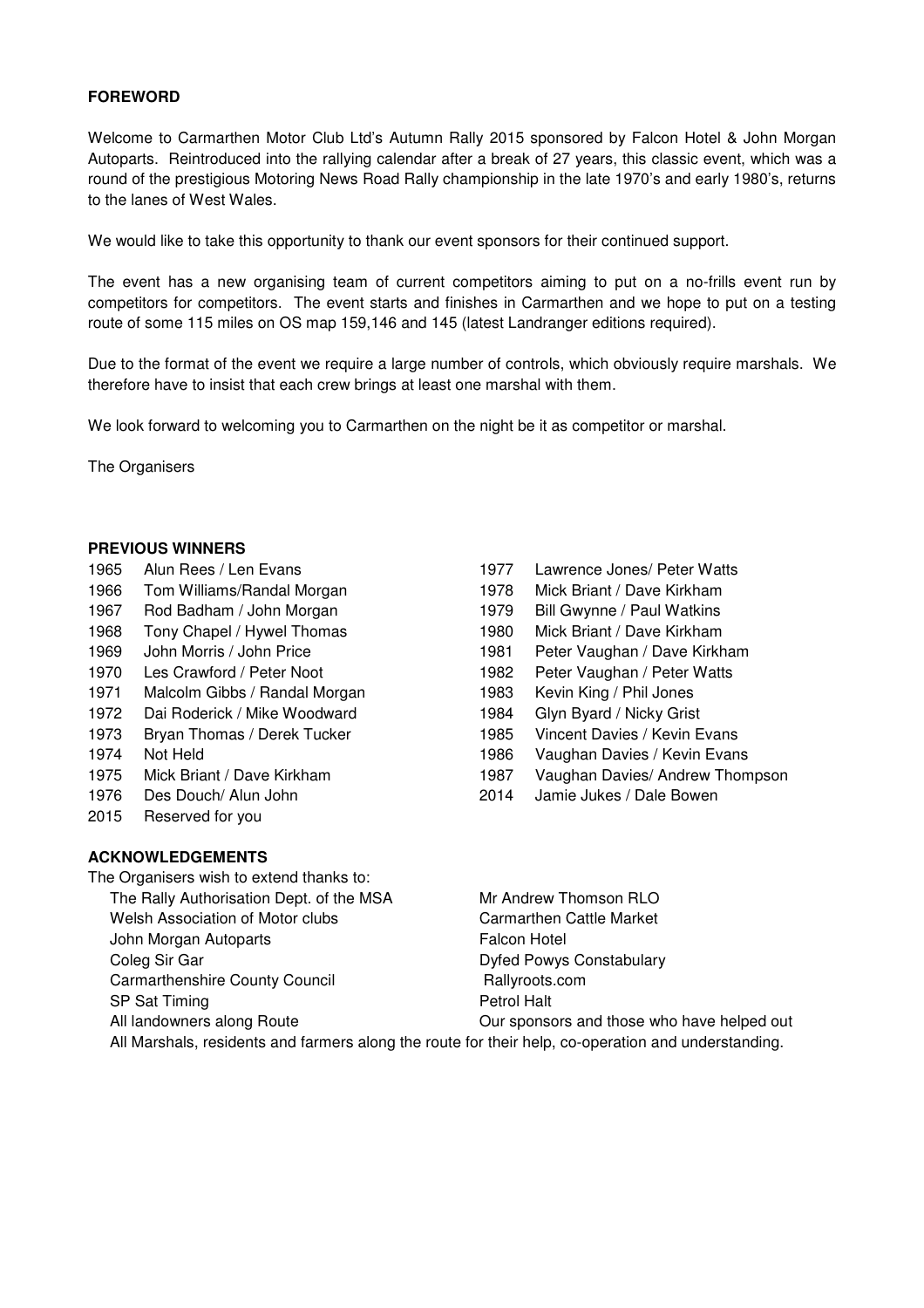#### **SUPPLEMENTARY REGULATIONS**

#### **1. ANNOUNCEMENT**

Carmarthen Motor Club Ltd. will promote a Clubman permit road rally on the  $26<sup>th</sup>/27<sup>th</sup>$  September 2015 to be called The Autumn Rally.

## **2. JURISDICTION**

The Meeting will be governed by the General Competition rules MSA Motor Sports Assoc. Ltd. (incorporating the provisions of the International Sports Code of the FIA), these supplementary regulations and written instructions that the Organising Club may issue for the event.

## **3. AUTHORISATION**

MSA Event No: MSA Permit No: DOE Authorisation No:

#### **4. CHAMPIONSHIPS**

The event is not a round of any championship.

### **5. ELIGIBILITY**

The event is open to all fully elected members of Carmarthen Motor Club Ltd. Club membership cards, insurance and the maps to be used on the event will be inspected at Signing On. No Competition Licence required.

## **6. PROGRAMME OF THE MEETING**

The event will start and finish from the Carmarthen Cattle Market, Llanllwch, Carmarthen. The total mileage will be approx 115 miles on metalled and un-metalled public roads and tracks, using maps 145,146 and 159 (1:50.000 OS Landranger Series) latest edition.

The event will contain competitive sections on the Public Highways timed to an accuracy of less than one minute. These sections will be run in accordance with the requirements of the MSA Ltd.

Noise Test and Scrutineering will take place between **16.00 - 20.00.** Any crew NOT signed on by 20.30 WILL BE EXCLUDED and their place offered to a reserve entry. This ruling WILL BE STRICTLY ENFORCED. Details of locations to be published in final instructions

Cars will be indentified by 2 rally plates supplied by the organisers which must be affixed to the rear nearside window and the rear of the car as per R6.1.1. These must be removed upon completion of the event or on retirement - it is the competitor's responsibility to ensure that the plates are legible throughout the event.

Competitors should ensure that they carry enough fuel to travel approx 70 miles. Entrants will be supplied with a Rally Pack at Signing-On upon production of satisfactorily completed process card.

# NOTE : DUE TO SPECTATOR RELATED PR PROBLEMS ANY COMPETITOR FOUND TO BE DIVULGING ROUTE INFORMATION TO NON-COMPETITORS WILL BE EXCLUDED.

ANY COMPETITOR FOUND 'PRACTICING' ON ROUTE FOLLOWING THE PUBLICATION OF THESE REGULATIONS WILL ALSO BE EXCLUDED. HOUSEHOLDERS ON ROUTE HAVE BEEN ASKED TO NOTE DOWN THE NUMBER PLATES OF ANY OFFENDING VEHICLES AND TO INFORM THE ORGANISERS. YOU HAVE BEEN WARNED.

All the Organisers times and mileage's shall be deemed correct having been established in accordance with R6.2.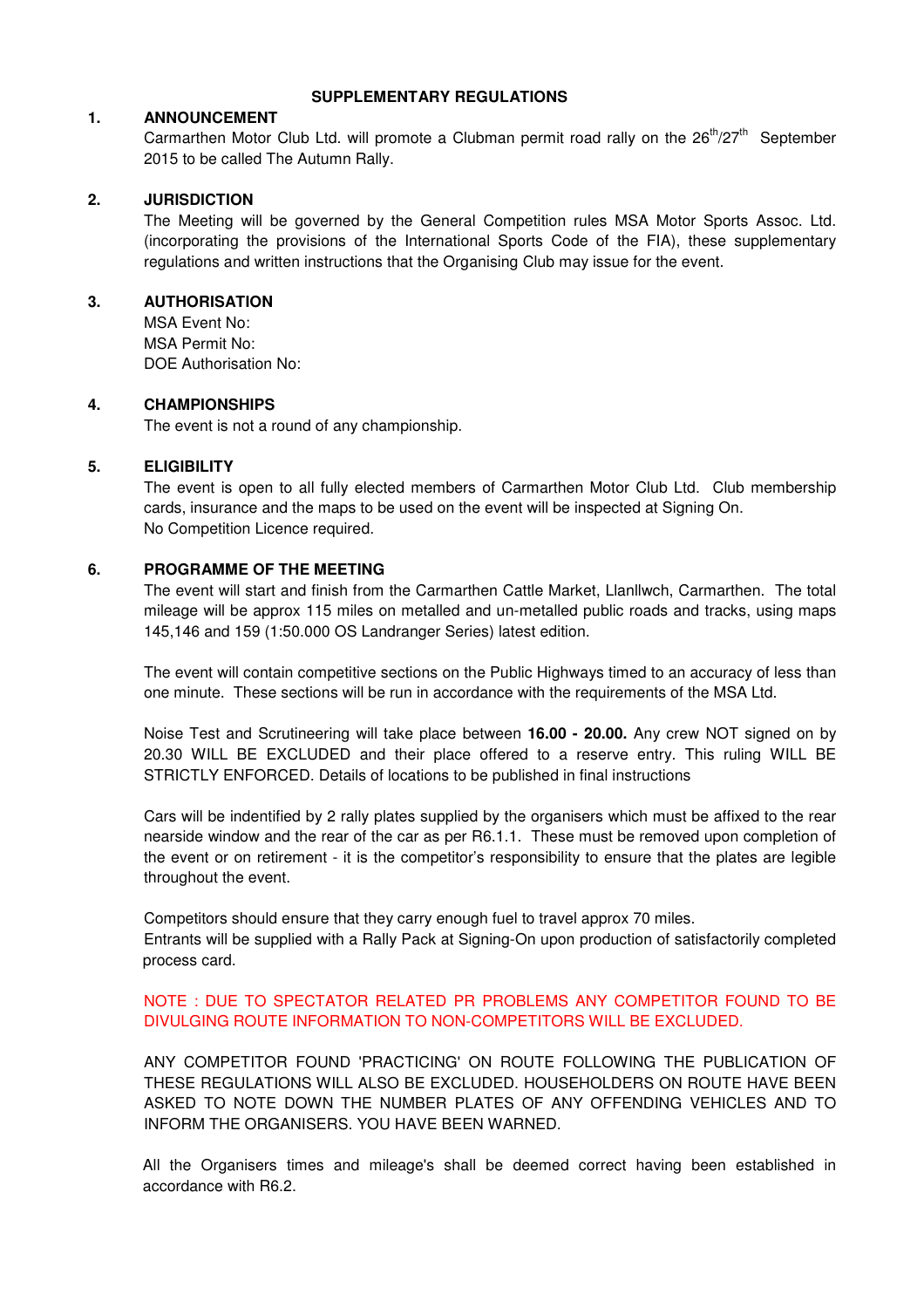All Organisers road signs (eg. NO, CARE, OK, ARROWS) are mandatory.

# **7. CLASSES**

The event will consist of three classes as follows:

## **1. Class 1 - Experts**

A crew in which either member has finished in either of the following:

Top 10 of a National B Status Event, or higher status rally

# **2. Class 2 - Semi Experts**

Any crew not qualifying for Class 1 and 3.

# **3. Class 3 – Novices**

Neither crew member having won **more than 3 awards.** 

# **NOTE**

a) Competitors eligible for 2 or more classes must enter higher class.

b) Competitors who have not won an overall or class award since the 1st. May 2004 may, if they so wish enter the next class down to which they would otherwise be eligible for.

c) Crews may be reclassified at the discretion of the Organisers.

d) **Entries accepted without seeding information will run at the rear of the class entered.**

e) No discussion will be entered into regarding seeding.

f) Competitors results in stage rallies may be used at the Organisers discretion when determining seeding.

# **8. AWARDS**

Awards will be presented as follows:

| 1 <sup>st</sup> Overall Crew        | A Perpetual trophy plus an award each |
|-------------------------------------|---------------------------------------|
| 1 <sup>st</sup> in each Class Crew  | A Perpetual trophy plus an award each |
| 2 <sup>nd</sup> in Class Crew       | An award each                         |
| 3rd. in Class Crew                  | An award each                         |
| <b>Highest Mixed crew</b>           | An award each                         |
| Best 1400cc or under                | An award each                         |
| Best Co-driver under the age of 21  | The Gareth Jaffa Roberts Award        |
| No crew may win more than one award |                                       |

# **9. ENTRIES**

The entry opens on publication of the Regulation and closes finally on the 17th September 2014.

ALL ENTRIES MUST BE MADE ON AN OFFICIAL ENTRY FORM (no telephone entries accepted) AND POSTED BY 1ST OR 2ND CLASS POST ONLY (ANY POSTAL SERVICE REQUIRING A SIGNATURE WILL NOT BE GIVEN PRIORITY) TO THE ENTRY SECRETARY WITH THE APPROPRIATE FEE:

The Entry fee is £95

Any payment made on the night must be in cash. The consequences of failure to adhere to this will lie with the competitor.

The maximum entry for the meeting is 75 and 15 reserves. The minimum is 35. The minimum for each class is 5. Should any of the above minimum figures not be reached the organisers have the right to either cancel the event or amalgamate classes as necessary.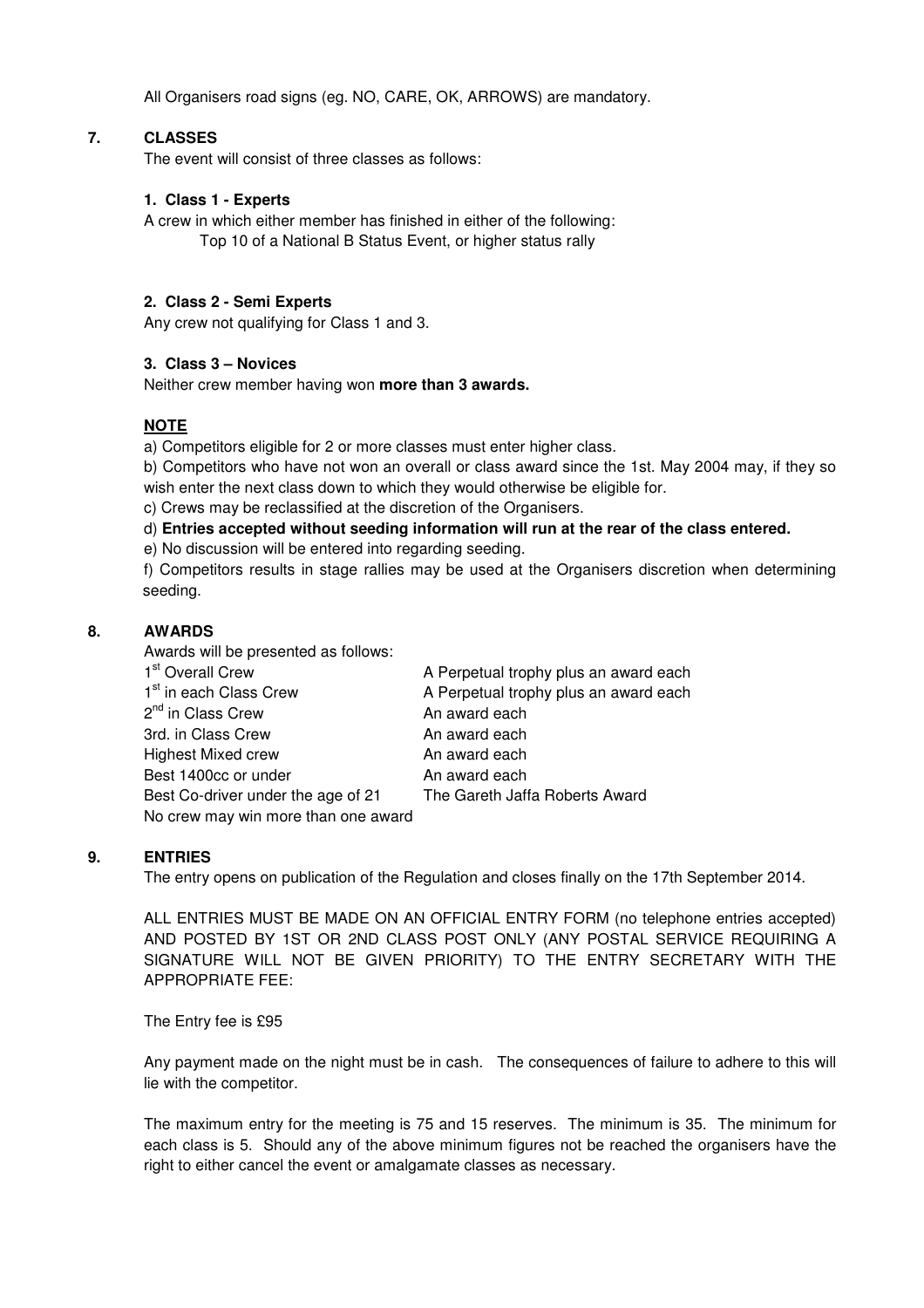25 places will be reserved for allocation at the Organiser's discretion and all other entries will be selected on a first come first served basis. Any entry accompanied by a post-dated cheque will be deemed not to have been received until the date on the cheque.

Any entry containing a false or incorrect statement shall be null and void and the entrant deemed to be guilty of a breach of the General Competition Rules of the MSA Ltd. The entry fee may be forfeited in accordance with D19. The Organisers may conduct random checks to establish the validity of all or some of the information contained on the entry form.

It is a condition of entry that competitors must provide at least one marshal. Their details must be given on the entry form and they must also Sign On. **They must man their allocated control for the duration of the rally**. Failure to comply with the above requirements will result in Exclusion of that entry crew and no refund of entry fee. Therefore, bear in mind NO MARSHAL = NO START H30.1.3(e).

The Entry Secretary to whom all entries must be sent is: Louise Davies, 62 Ffordd Aneurin, Pontyberem , Llanelli , SA155DE Email : entrysec.autumnroadrally@gmail.com

All entry forms will be acknowledged but the Organisers reserve the right to refuse an entry should they have reasonable grounds to do so.

In the event of an over subscribed entry priority will be given to a fully completed entry form.

Final Instructions will be posted on the Carmarthen Motor Club website in the week leading up to the event unless advised otherwise.

## **Cancelled entries**

Entry fees may be refunded, less an administration fee of £20, if cancelled in writing before the closing date for entries. Verbal cancellations will not be accepted. Entry fees for cancellations received after the closing date will only be refunded (less an administration fee of £20) if the entry is filled by a reserve or late entry.

# **10. OFFICIALS**

| Stewards:                   | Eurig Evans, Andrew Edwards, Ceri Davies                                              |
|-----------------------------|---------------------------------------------------------------------------------------|
| Joint Clerks of the Course: | Dai Roberts (07870 265489) & Gareth Evans (07834 665909)                              |
|                             | Assistant Clerks of the Course: Aaron Jones (07814157946) & Iwan Davies (07791165985) |
| Secretary of the Meeting:   | John Butler Jenkins                                                                   |
| Entries secretary:          | Louise Davies (07940 068664)                                                          |
| Chief Marshals:             | Alan James (07971240277) and Nathan Jones (07896326134}                               |
| Sector Marshals:            | Eirian Evans, Mike Williams, Rhodri Williams, Martin Davies                           |
| <b>Chief Scrutineer:</b>    | Huw Jones                                                                             |
| Noise Judge:                | Alun Morgan                                                                           |
| Timekeeper:                 | <b>Stephen Price</b>                                                                  |
| Results                     | RallyRoots.com                                                                        |

### **PLEASE DO NOT TELEPHONE ANY OF THE OFFICIALS AFTER 9PM**.

#### **11. GCR MODIFICATION**

All other General Regulations of the RACMSA apply as written except for the following which are modified:

D8.1.4 - Any notice displayed at the start or on route bearing the signature of the Secretary of the Meeting or of the Clerk of the Course shall have the same authority as these SR's. It is the competitor's responsibility to note any information displayed at the start.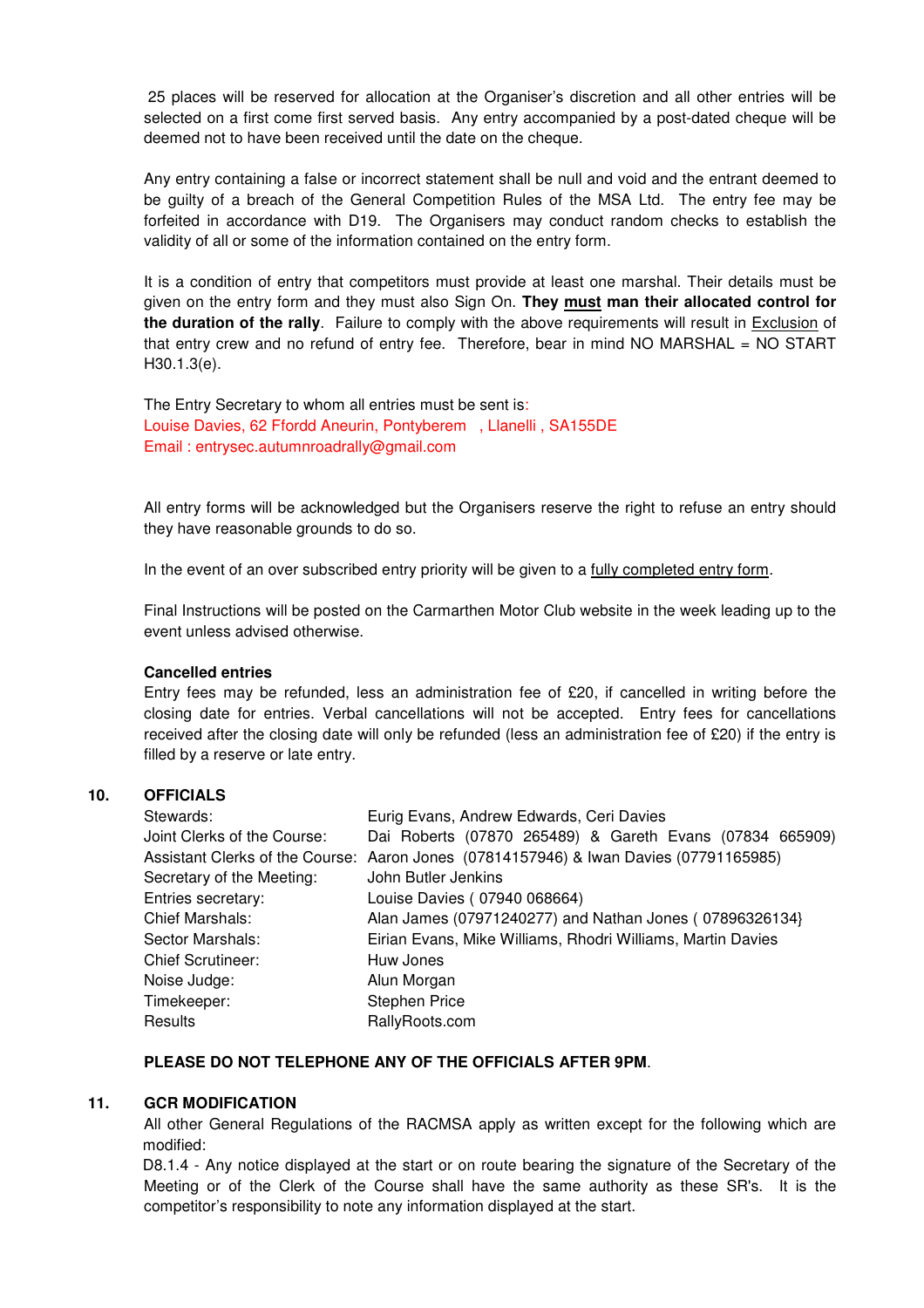R9.1.3 - All competitors will be required to stop at all junctions approached on roads controlled by Give Way and Stop signs and places specified on the Route Card. A number of such places will be manned by Judges of Fact.

R9.1.1 Giveways will be used to define the route.

R12.1 - The event will be timed according to Scheduled Timing.

R12.2.7 - Maximum Permitted lateness for competitors will be as follows:

Experts: 30 min 59 secs

Semi Experts: 30 min 59 secs

Novices: 45 min 59 secs

R12.6 Competitors will be required to reduce lateness at certain locations on route

R12.8 - Certain Sections of the Route will be timed to an accuracy of less than one minute.

R14.1 - Secret checks may be established without prior notice eg at Give Ways etc. to ensure compliance with the route.

R15.1 - To be classified as a Finisher, a competitor must report to and receive a signature at the following:

a) Two thirds of the controls listed in the route card

- b) All Main Controls
- c) Damage Control

Within their maximum permitted lateness and in the car in which they entered the event.

# **12. PENALTIES**

.

Performance will be assessed on the "FAIL" system R15.2 and modified as follows:

| a           | Not reporting at a Control                                                                    |                     | 1 Fail              |
|-------------|-----------------------------------------------------------------------------------------------|---------------------|---------------------|
| b           | Not reporting at or providing proof of visiting a control or secret check                     |                     | 1 Fail              |
| C           | Failure to obtain signature at manned control                                                 |                     | 1 Fail              |
| d           | Failure to comply with route card instructions                                                |                     | 1 Fail              |
| $\mathsf e$ | Passing through a Control more than once (per offence)                                        |                     | 1 Fail              |
| f           | Entering a Black Spot                                                                         |                     | Exclusion           |
| g           | Failure to stop at a Stop or Give Way sign, or at a specified junction in a route card R8.1.1 |                     |                     |
|             |                                                                                               |                     | Exclusion           |
| h           | Failure to obtain signatures for code board at the next manned control                        |                     | (per offence)       |
|             |                                                                                               |                     | 1 Fail              |
| İ           | Wrong approach or departure at a control (per offence)                                        |                     | 1 Fail              |
| j           | Not complying with a reasonable instruction by an Official provided warning is given that a   |                     |                     |
|             | penalty will be applied.                                                                      | $1st$ offence -     | 1 Fail.             |
|             |                                                                                               | $2nd$ offence -     | Exclusion           |
| k           | Controls sited at the end of a Neutral Section                                                |                     |                     |
|             | Early Arrival                                                                                 |                     | 1 fail per minute   |
|             | Late Arrival<br>No Penalty other than max lateness                                            |                     |                     |
| I           | Controls sited in or at the end of a Standard Section                                         |                     |                     |
|             | Early Arrival                                                                                 |                     | 1 fail per minute   |
|             | Arriving late at a control where timing is to a previous whole minute                         |                     |                     |
|             |                                                                                               | 1 minute per minute |                     |
|             | Arriving late at a control where timing is to a previous second                               |                     |                     |
|             |                                                                                               |                     | 1 second per second |
| m           | Breach of a statutory requirement concerning the driving of a motor vehicle                   |                     |                     |
|             |                                                                                               | $1st$ offence -     | 1 Fail              |
|             |                                                                                               | $2^{nd}$ offence -  | Exclusion           |
| n           | Contravention of three quarter rule R12.7                                                     | $1st$ offence -     | 1 Fail              |
|             |                                                                                               | $2nd$ offence -     | Exclusion           |
| o           | Breach of technical Regulations concerning the use of lights and breaching the construction   |                     |                     |
|             | and use of Lighting of Vehicles Regulations                                                   |                     | Exclusion           |
| р           | Excessive noise, excessive speed or driving likely to bring motor sport into disrepute R8.4   |                     |                     |
|             |                                                                                               |                     | Exclusion           |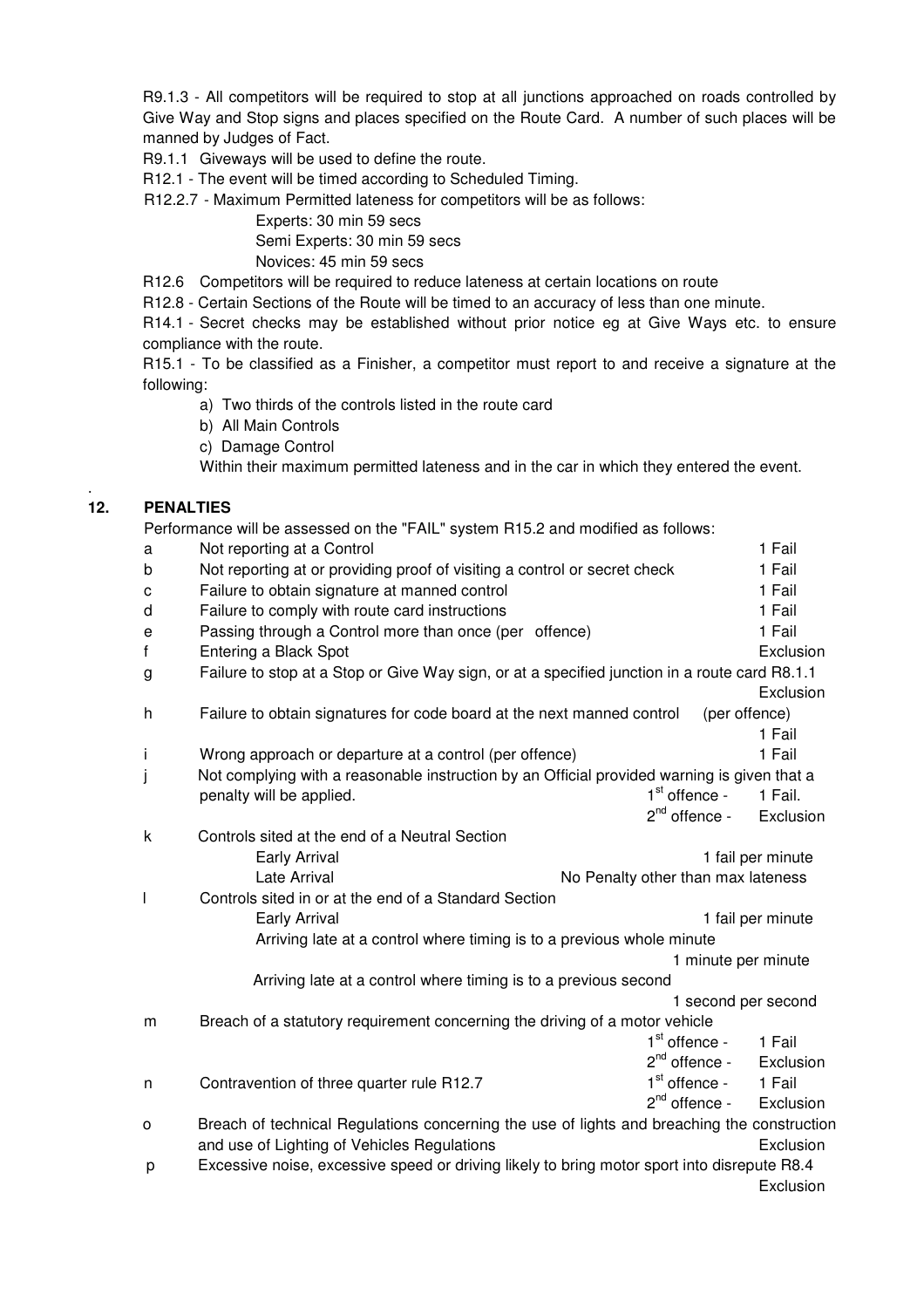| q              | Damaged or ineffective silencer system                                      | Exclusion |
|----------------|-----------------------------------------------------------------------------|-----------|
|                | Damage to car as defined R15.1.4                                            | Exclusion |
| s              | Receiving assistance contrary to R7.2.4                                     | Exclusion |
|                | Breach of regulations R5.4, R15.1.2, R7.2.3                                 | Exclusion |
| u              | Unauthorised altering of Time Card                                          | Exclusion |
| v              | Breach of regulations R2.6                                                  | Exclusion |
| W              | Enter Results Room without permission                                       | Exclusion |
| X              | Not reporting or reporting outside permitted lateness to a Main Control     | Exclusion |
| у              | Mobile Phone switched on during Rally, from MC0-MC4                         | Exclusion |
| $\overline{z}$ | Not recording Route Check on time card in correct manner SR14 (per offence) | 1 Fail    |

Assessment of performance will be decided firstly by the number of Fails then by the amount of time lost. Ties will be decided in favour of the furthest cleanest, smallest engine capacity or any means deemed necessary by the Organisers.

Provisional results will be published at the finish venue as soon as possible after the finish of the event in accordance with D26. Protests must be made in accordance with C5.1.2. They must be in writing and handed to an official of the event.

Competitors must not, under the penalty of Exclusion, enter the Results Room uninvited.

The Organisers reserve the right to cancel sections from the results if they deem it fairer to do so. "Force Majeure" etc. not withstanding. Time Controls at which, in the Organisers opinion, inaccurate times may have been given to competitors shall be considered as either Passage or via Controls.,

A copy of the results will be published on the Carmarthen Motor Club website within 7 days of the event.

# **13. SCRUTINEERING**

Scrutineering will be in compliance with the Road Traffic Act General Regulations, Section J and technical regulations R4 and R18. Cars will also be required to undergo a Noise Test and if more than 86dba is registered at 2/3rds of maximum rpm at 2m from the centre of the car on the noise meter they will not be permitted to start J5.16-18. Noise checks may also be performed on route. Crews failing either noise test or scrutineering will not be permitted to start and will not have their entry fee refunded.

Close attention will be paid to the following at Scrutineering: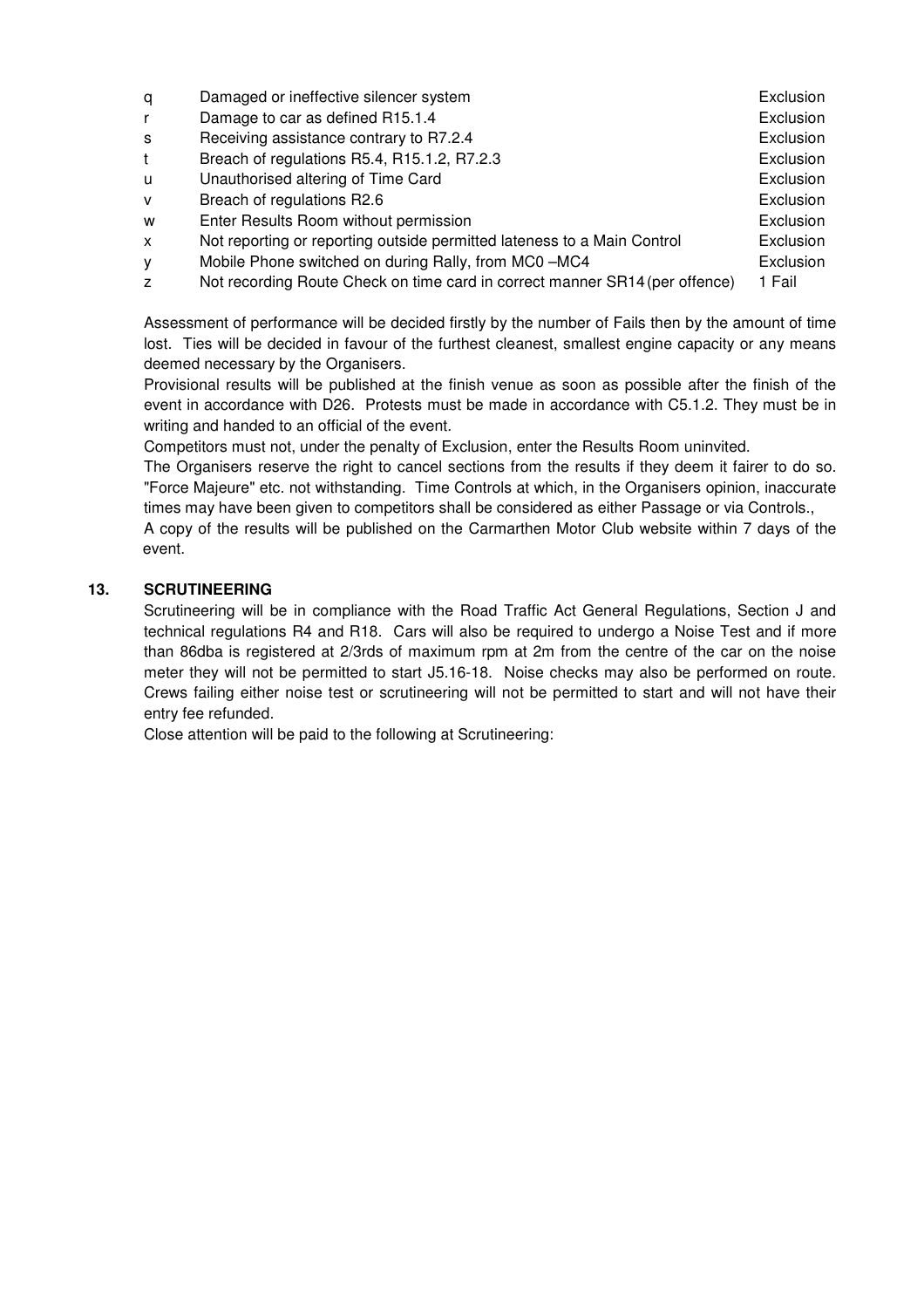## **Spill Kits**

Body Damage

Brakes where hydraulic handbrakes are used, cables must also be fitted

**Lights** Must comply with the Road Traffic Act

Have no more than 4 forward facing beams (excluding sidelights/indicators) Spotlights must extinguish on dipped headlamp beam and must not exceed a width of 222mm

Reversing lights must not exceed 24 watts power and have an internal warning indicator if independently operated

External marshal/Navigation lights are prohibited

Indicators

Brake lights

Side lights

Number-plate lights

Steering Play

Flexible fuel lines must be secured with steel clips

Washers and Wipers

Horn

Battery must be secured with earth lead coloured yellow and with the positive terminal insulated

Seats must be secure

**No** loose items within the vehicle

Throttle linkage must be in good order and to specification

A maximum of 2 spare wheels must be securely located

A Red reflective Warning Triangle must be carried

A First Aid kit must be carried

### **Road fund licence**

MOT Certificate must be produced

Vehicle Registration Document must be produced

Bodywork and paintwork must be in good serviceable order

Air filters must be fitted

No radio transmitting devices are permitted

**Exhaust** All vehicles must comply with exhaust and silencing regulations and must not be fitted with any temporary parts to help meet the required silencing levels as in J5.18. **Tyres Only E marked Tyres will be Permitted to use**

# **14. CONTROLS**

There will be 6 types of controls, Main Control (MC), Time Control (TC), Passage Control (PC), Route Checks (RC), Via (via) and Secret Check.

At each Main, Time Control the marshal will enter the time shown on the control clock and sign the appropriate place on the time card. Whilst as Passage Controls the marshal will only sign the time card in the appropriate place.

Some controls may not be manned and these may be represented by a Route Check (Code Board) Competitors must note the letters and/or numbers displayed on these boards in biro or inked pen to the relevant place on their timecard before proceeding. The code must be endorsed by the marshal at the next manned control. (TC, PC ) Route checks will not be preceded by a "C" or Control board.

Controls must be visited in the order specified in the route card, any control visited out of order will be deemed not to have been visited, visited twice and/or visited in the wrong direction. (competitors will be penalised accordingly).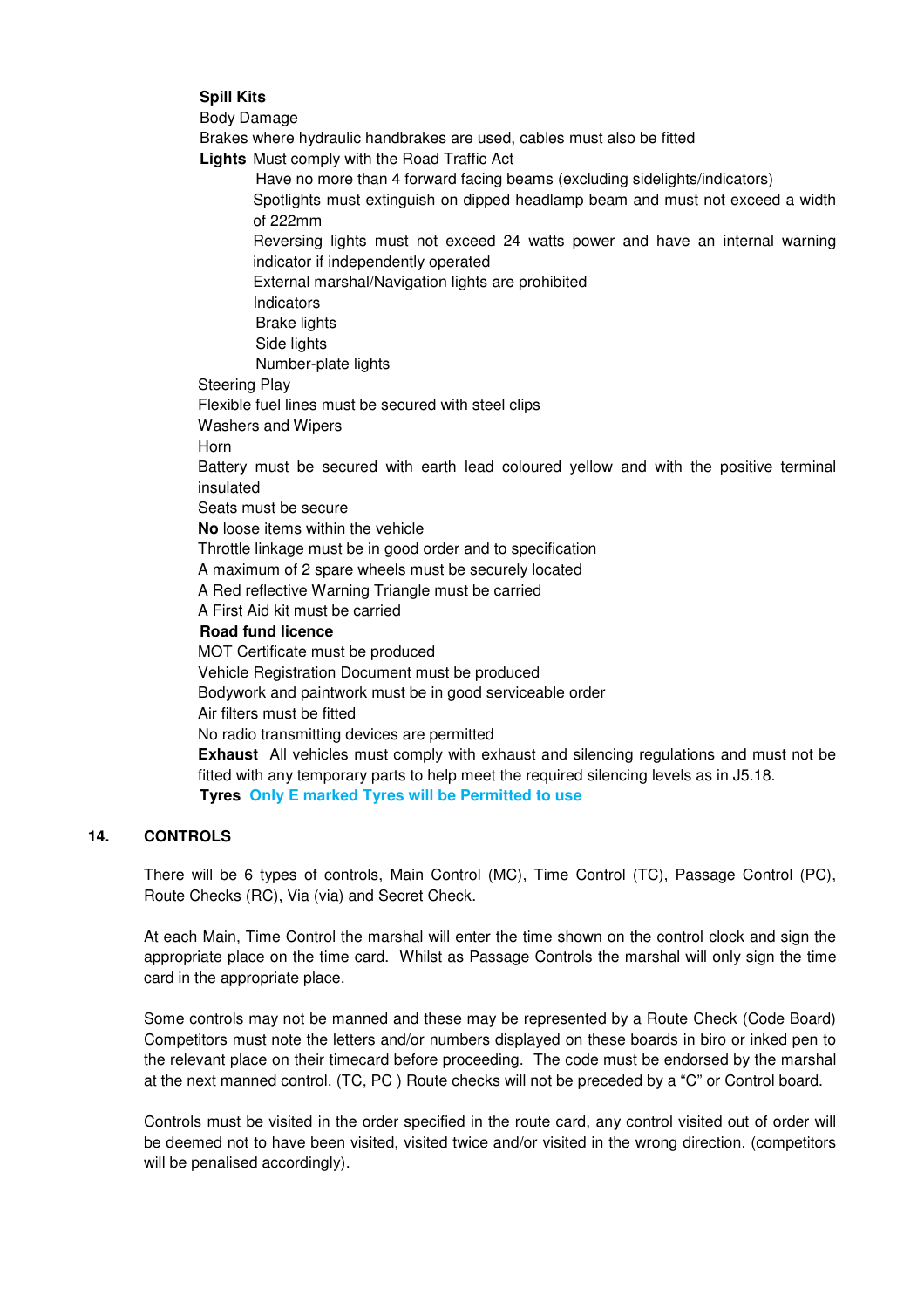At all manned controls apart from Secret Checks a "C" or "Control" board will be approximately 50 yards ahead of the control on the left side of the road. At Secret Checks the control board will be **at** the manned control.

Sections of the route may include not on map triangles that will have a control area of 3 metres or less. They will be identified in the route card and a detailed diagram given to all competitors, they will be preceded by a control board on the correct direction approach. (control board will be less than 50 yards ahead of manned control)

Should any entry on the time card not be legible or not appear authentic, it may be deemed not to have been made. Organisers may refer to marshals check sheet in case of doubt.

It is not the duty of any marshal to interpret regulations or other written instructions to a competitor or to explain the meaning and/or effect thereof. It is the responsibility of competitors to read and understand these regulations and all written instructions.

Controls will open 30 minutes before the due time of the first car and close 45 minutes and 59 seconds after the last car is due.

Any competitor who causes any form of harassment to a marshal or any other official, or who remains in a control area subsequent to an instruction to depart, will be reported to the Stewards of the meeting. The organisers reserve the right to exclude any such competitor.

An altered, amended or countersigned Time Card will be accepted only if it was countersigned by the marshal at the time of alteration. IT IS THE COMPETITOR'S RESPONSIBILITY TO ENSURE THAT HIS TIME CARD IS CORRECTLY MARKED – COMPETITORS WILL BE EXCLUDED FOR DEFACING OR ALTERING A TIME CARD.

### **15 . FORMAT**

The event will use scheduled timing methods R12.2.1. Timing will be by marshals digital clock set at BBC time R12.8

#### STANDARD SECTION

This is a section where a time penalty will be applied for being early or late. (See section 12 of these Supplementary Regulations) Timing at the controls will be when the time card is presented to the marshal and NOT the time of entering the control area R12.3. Time controls situated at start, finish or intermediate time controls on Standard section are shown as (TC)

#### NEUTRAL SECTION

These are deemed **QUIET** sections and are used to take the rally through PR sensitive or densely populated areas. They are timed at a low average speed and competitors must complete the section in as high gear as possible and without the use of auxiliary lights (except as permitted by law when driving in fog). Any competitor deemed by a judge of fact, to be making excessive noise or using auxiliary lights will be excluded.

NO penalty will be incurred for lateness other than for exceeding maximum lateness. Any lateness incurred in the section will be cumulative towards maximum lateness

Competitors will be instructed to reduce lateness en route. Competitors who wish, may miss a control or controls. They will be penalised in accordance with R13 for every control missed..

Competitors late at one control may be the equivalent amount late at succeeding controls without further penalty provided maximum lateness is not exceeded.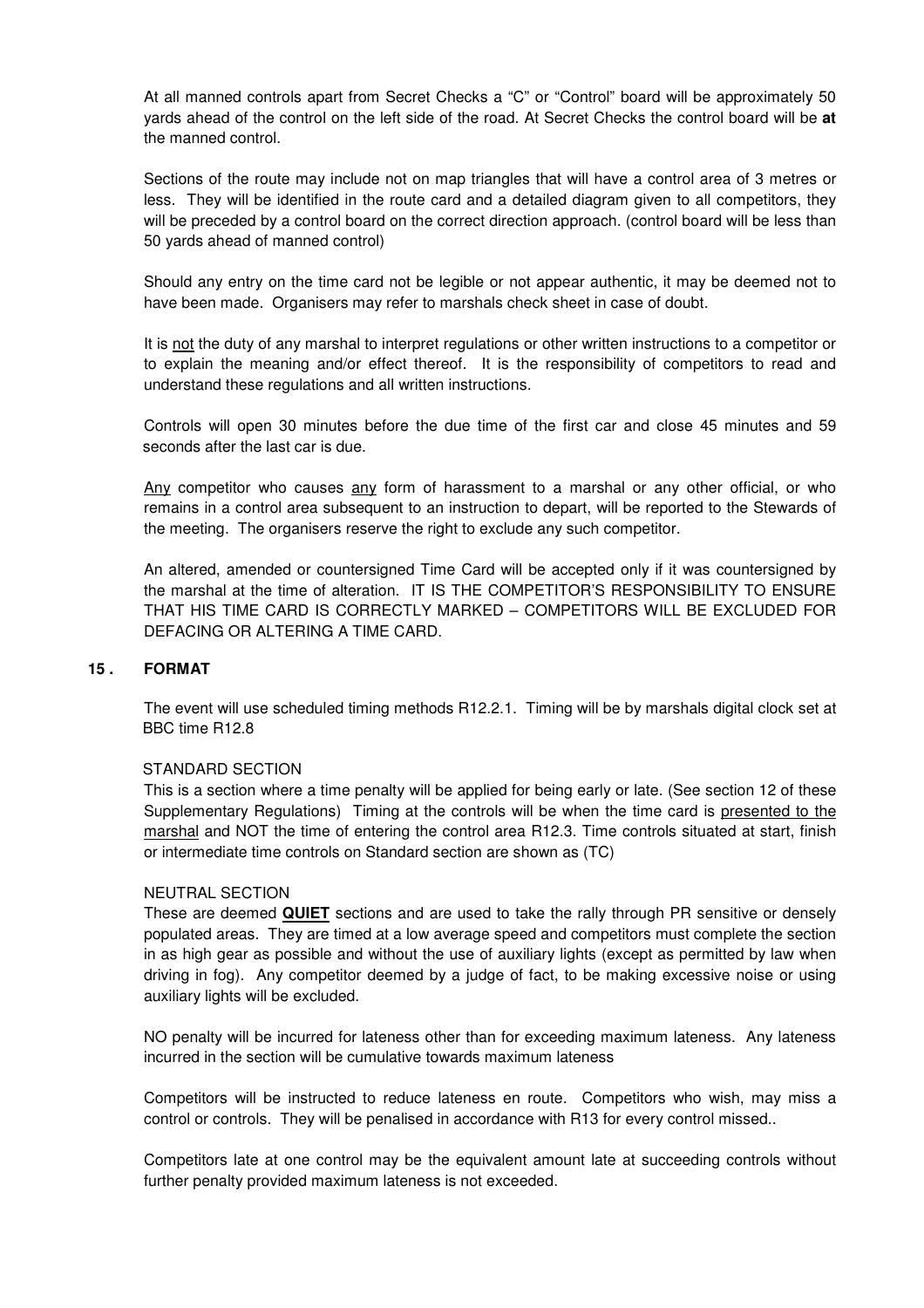Where a control at the end of a section timed to the second also forms the start of a section timed to the minute the departure will be taken as the time of arrival but to the preceding where minute, this will be in accordance with R12.4.3.

Timing will be when the time card is handed to the marshal

## QUIET ZONES

These areas are PR sensitive, and competitors must dip lights and drive in the highest possible gear. Driving standards observers (D.S.O's) may be present in these areas.

### DRIVING STANDARDS OBSERVERS (D.S.O's)

D.S.O.'s will be appointed to adjudicate on:

- Failure to stop at give ways as specified in the route instructions (GW),

All wheels must be seen to stop and all forward motion must cease

- Excessive noise, speed and lights
- Driving in a manner likely to bring the sport into disrepute
- Compliance with special restrictions e.g. Quiet Zones, Black Spots etc..
- Completing test as per diagram.

Failing to dip lights and spots on neutral Sections and approach to Control

Competitors should note that failure to stop when requested by a DSO is penalised by EXCLUSION.

A DSO board en route may indicate the presence of such an official and competitors must stop at this point.

A full list of DSO's will be displayed at signing on. Route has been plotted using a Basic roamer ver 5.

Competitors are only allowed to recover time at (MC2, MC3) located after Petrol The official notice board will be displayed at Signing on.

# **16. INSURANCE**

The Organisers have applied to Jelf Insurance Partnership for a Blanket Cover Note under the above scheme. This will provide competitors who need to use the scheme with the Third Party Cover necessary to meet RTA requirements on the Road Sections of the event. The basic rate for the event before any loadings will be £15.00. All applicants wishing to use the scheme must be able to comply with all points of the Jelf Insurance Partnership's Declaration: -

- I do not have the Third Party Road Section extension on my current Motor Insurance.

- I am aged 20 or over.

- I have had no more than 1 fault claim in the last three years

- I have no more than maximum of 6 conviction points on my UK driving licence

- I have the appropriate competition licence as well as a UK/EU driving license and if my license is provisional I will be supervised by an adult over 25.

- I have no physical or mental disabilities

- I have no other material facts to disclose

- Anyone aged less than 20 years old will also be accepted at the same price should their co-driver be a more senior member of their family or over 25.

If you comply with all points above no Letter of Acceptance will be required. If unable to comply with any of the above points you will be required to complete the Declaration form (the form can be obtained by contacting the event secretary or Jelf Insurance Partnership) which should be forwarded either to the organisers or direct to Jelf Insurance Partnership prior to the event to allow sufficient time for a letter of acceptance to be issued.

Jelf Insurance Partnership Partnership House Priory Park East Kingston Upon Hull HU4 7DY Tel + 44 (0) 1482 213215 Fax + 44 (0) 1482 213216